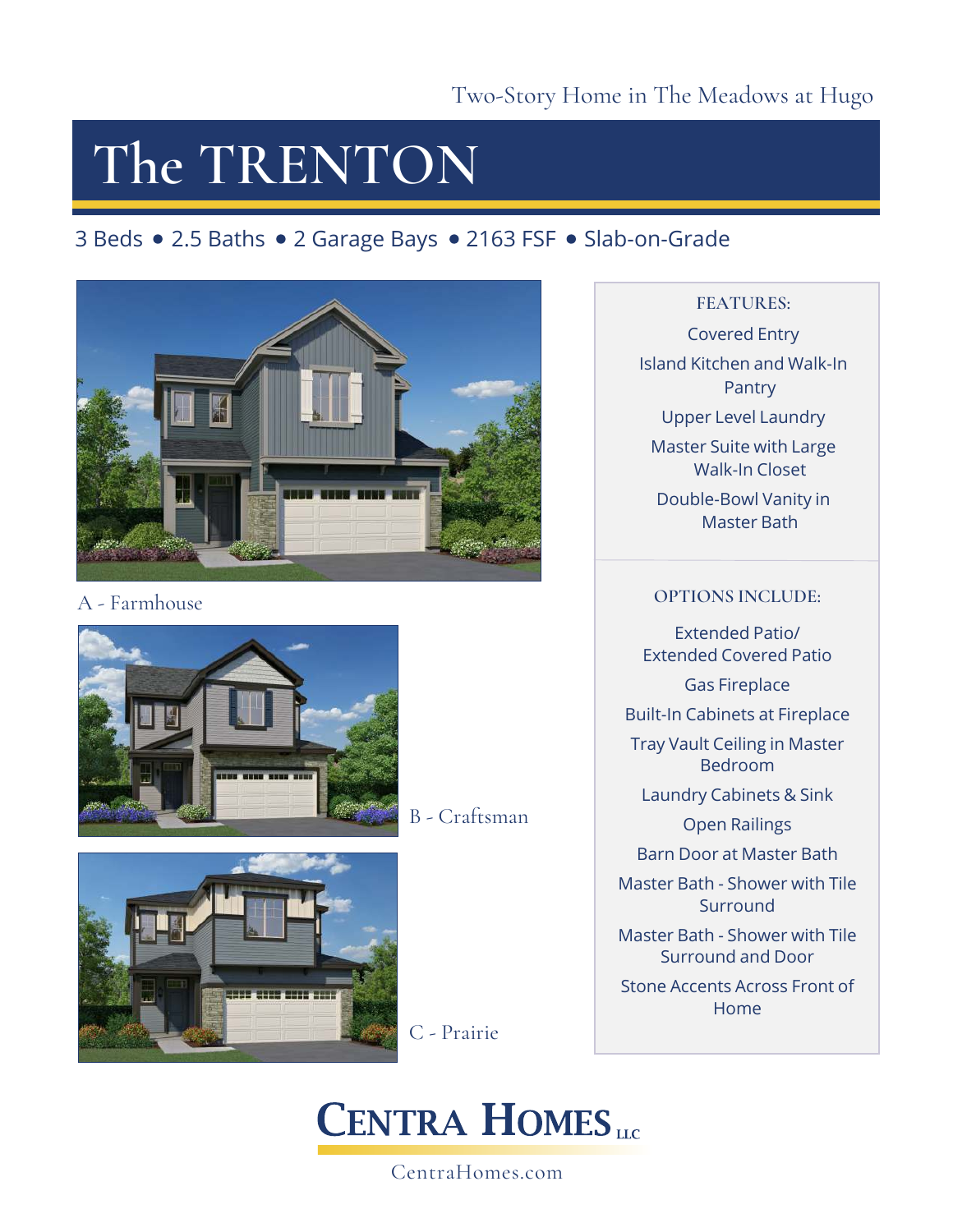# **The TRENTON**

Farmhouse floor plan shown; covered porch, window placement and fsf may vary per elevation.



#### Main Level



CentraHomes.com